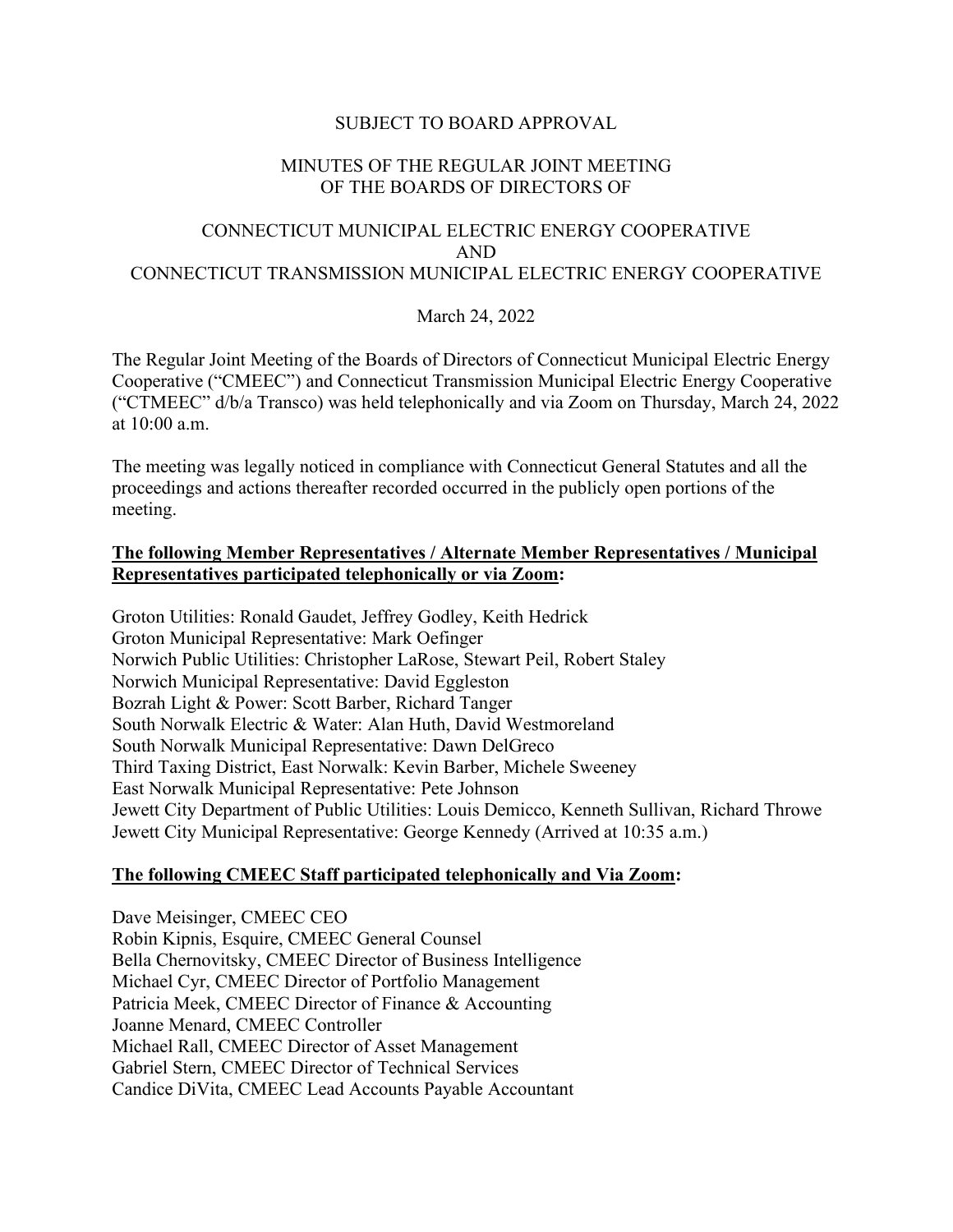Margaret Job, CMEEC Paralegal and Compliance Specialist Ellen Kachmar, CMEEC Officer & Facilities Manager Leslie Williams, CMEEC Principal Accountant Heidi Winnick, CMEEC Financial & Treasury Analyst

# **Others participating telephonically or via Zoom:**

David Silverstone, Esquire Municipal Electric Consumer Advocate

Ms. Job recorded.

Chair Kevin Barber called the meeting to order at 10:00 a.m. He stated for the record that today's meeting is being held telephonically and via Zoom. Chair Barber requested all participants mute their devices unless speaking to eliminate confusion and background noise. He requested that those present state their name and where they are from when speaking for clarity of the record.

#### **Specific Agenda Item**

#### **A Public Comment Period**

No public comment was made.

#### **B Conduct Roll Call / Voting Roster**

Ms. Job conducted roll call and identified the voting persons at today's meeting. Chair Barber confirmed a quorum was present.

# **C Approve the Minutes of the Regular February 24, 2022 Joint CMEEC and CTMEEC Boards of Directors' Meeting**

**A motion was made by Municipal Representative Pete Johnson, seconded by Municipal Representative Mark Oefinger to Approve the Minutes of the Regular February 24, 2022 Joint CMEEC and CTMEEC Boards of Directors' Meeting.** 

**Motion passed unanimously. 22-03-01** 

# **D February 2022 Objective Summary**

Mr. Meisinger reported that the percentage under the Regional Competitiveness Objective goals were on track for the month and year-end projection. He stated that the monthly target for TMR Net Cost Deviation to Benchmark came in below benchmark. The year-end All-In Cost TMR View is projected to come in \$10/MWh above the target of \$90/MWh and is \$17/MWh above target for the month.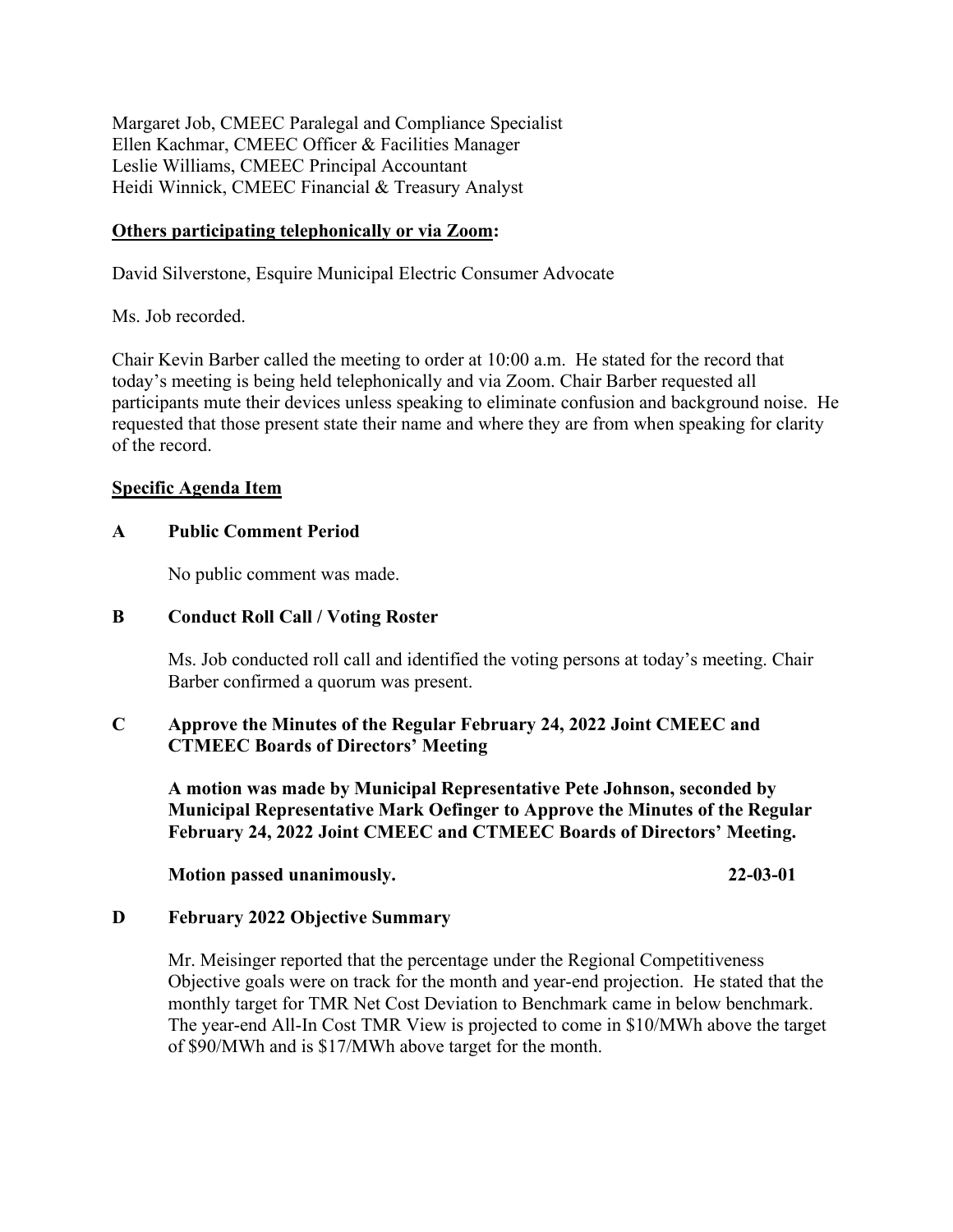# **E February 2022 Project Portfolio Performance**

Mr. Rall reported that the project portfolio came in below budget for the month. He identified the major drivers as Transmission Project #1 coming in below budget due to realized losses on liquidation of investments related to the transfer of pre-collected bond debt. Upon inquiry, Ms. Meek explained this is the result of transferring pre-collected debt service monies from Transco to CMEEC, to be used to pay off CMEEC's Piercerelated debt at year-end.

Mr. Rall also reported that Community Solar Garden actual net benefit was below budget due to lower than budgeted generation and lower than budgeted LMPs. LMPs came in at \$64/MWh against the budget of \$148/MWh.

Mr. Rall further reported that MicroGen was below budget due to elevated fuel prices Fuel pricing is projected to increase by 30% for year end. He described some mitigation actions that will be looked at to offset the fuel prices.

# **F February 2022 Energy Market Update**

Mr. Cyr provided a high-level overview of the Energy Market Analysis for February highlighting the results of the previous month and how they were impacted by Load, Energy Costs, Natural Gas Costs and Oil Costs.

Mr. Cyr then explained the mitigating actions taken recently and walked the Board through the other materials included in the Board Package highlighting Member Residual costs for the month and the volatility of the current energy market. Lengthy discussion followed related to current issues affecting forward energy and gas pricing.

# **G Audit Committee Report**

Member Representative Stewart Peil, Chair of the Joint Audit Committee, reported that the Audit Committee met on March 17, 2022 to review the 2021 financial audit results with Vanessa Rossitto and Jessica Aniskoff of CliftonLarsonAllen, LLP ("CLA"). He explained that CLA provided CMEEC an unmodified opinion which is the highest opinion an entity can receive. Member Representative Peil further reported that David Silvertsone, Esquire, Municipal Electric Consumer Advocate offered clarifying language related to Footnotes 2 and 14 of the financial audit report which the Committee agreed CMEEC staff and CLA staff would address. The Committee also agreed at its meeting that it would present the 2021 financial audit results to the Board for approval at today's meeting with the edited language in Footnotes 2 and 14. On Tuesday, March 22, 2022, the Audit Committee and Mr. Silverstone received the edited language, and each confirmed their satisfaction with the edits.

Member Representative Peil further stated that the Committee agreed that it would change the internal audit focus from the CMEEC Business Continuity and Disaster Recovery policy to the CMEEC Accounts Payable process. The reason for the change is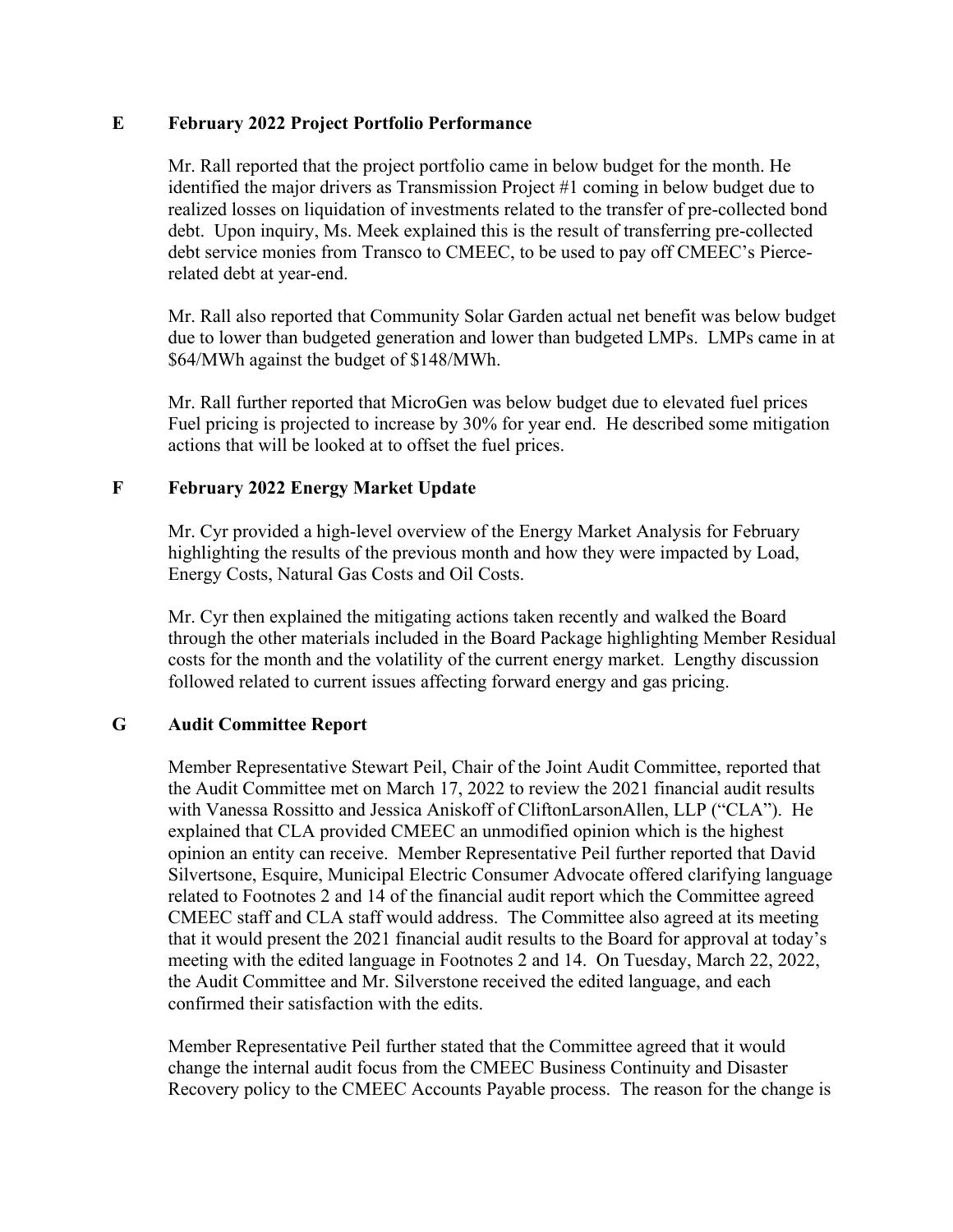that current work being conducted on the CMEEC Cybersecurity policy by the CMEEC consultants also has a component on business continuity and disaster recovery. A special meeting will be scheduled to discuss the scope of the internal audit of the CMEEC Accounts Payable process.

Chair Barber entertained a motion to Approve the 2021 Audited Financial Statements and Report on the audit of the CMEEC and CTMEEC Financial statements.

**A motion was made by Municipal Representative Oefinger, seconded by Member Representative Jeffrey Godley to Approve the 2021 Audited Financial Statements and Report on the Audit of the CMEEC and CTMEEC Financial Statements for the year ended December 2021.**

**Motion passed unanimously. 22-03-02**

# **H Risk Management Committee Report**

Member Representative Robert Staley, Chair of the Joint Risk Management Committee, reported that this Committee met on March 3, 2022 noting that their first scheduled meeting in January was canceled. The Committee re-appointed Member Representative Staley as Chair for 2022 and discussed goals for 2022.

Member Representative Staley stated that the Committee also held an executive session at which two potential hydro projects were reviewed. He stated that the Committee authorized staff to negotiate a final proposed agreement for the first hydro project and asked for more due diligence on the second hydro project. He further added that the projects are non-carbon and PPA versus owned assets.

The Committee also discussed a draft decarbonization policy in executive session which will also be reviewed at today's meeting. Mr. Meisinger explained the policy is being discussed in executive session again because it is still in draft form and contains draft discussion points or proposed concepts which tend to reflect strategic CMEEC approaches that, if made public, could tend to compromise CMEEC's negotiations with potential future counterparties.

Mr. Silverstone stated at this time that he was present at the March 3, 2022 meeting of this Committee and objected to discussion of the draft policy in executive session. He was invited to attend that session and provided input. He again stated that he felt that discussion of the draft policy should be held in public session and explained his reasons.

Ms. Kipnis explained that the Board can choose not to hold discussion in executive session. She further explained the rationale for holding discussion in executive session stating that the Freedom of Information Act supports that rationale.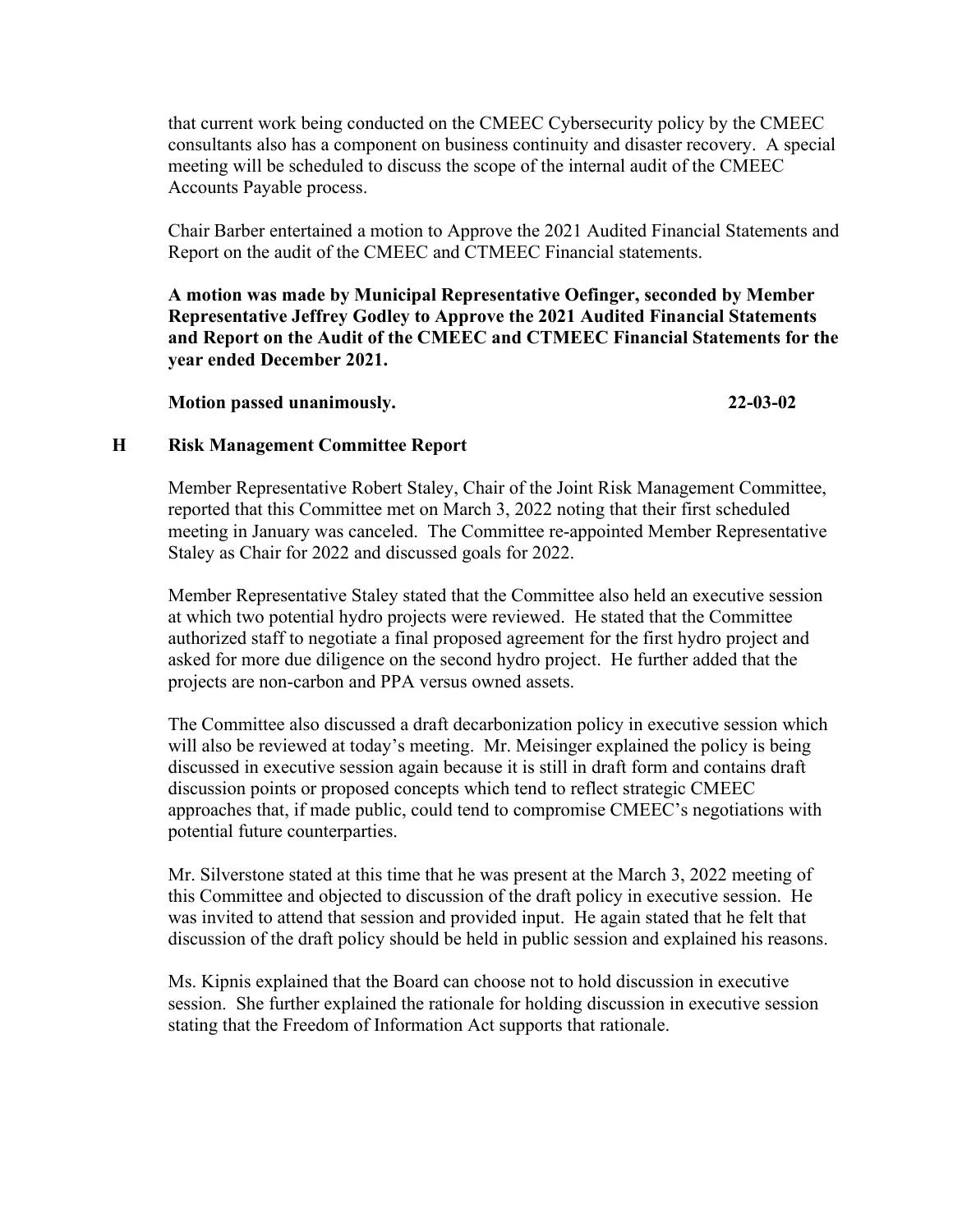Member Representatives Oefinger and Peil stated their opposition to holding discussion in executive session upon inquiry of Chair Barber. Chair Barber then entertained a motion to enter Executive Session.

# **A motion was made by Member Representative Louis Demicco, seconded by Member Representative Richard Tanger to enter Executive Session with Member Representatives Oefinger and Peil opposing.**

**Motion passed. 22-03-03**

**The basis for entering Executive Session is pursuant to C.G.S §1-210(b)(1) and §1- 210(e)(1) for Decarbonization Policy Development – Initial Working Draft for Board Review.**

**Members of the Board as well as Messrs. Meisinger, Cyr, Rall, Stern and Silverstone and Mses. Kipnis, Chernovitsky, Meek, Menard, Job, Kachmar, Williams and DiVita remained.**

**The Board entered Executive Session at 10:53 a.m. with instructions to return to Public Session upon completion of discussion in Executive Session.**

**The Board re-entered Public Session at 11:52 a.m.**

#### **I MEU Roundtable**

There were no Member updates.

#### **J New Business**

# **Congressional Meetings Update**

Ms. Kipnis explained that notice was sent with the schedule of meetings to the Board this week encouraging all to participate in all or any of the Zoom meetings. She added that some responses have been received today. Ms. Kipnis reported that an extra meeting has been scheduled on March 30, 2022 from 11am – 12pm with Congressman Himes' office who represents Norwalk. She explained that CMEEC is drafting talking points that will be shared with the congressional delegates and the Member participants. She asked that anyone interested in participating in these virtual meetings to let her know by close of business Friday, March 25, 2022.

# **Update on Insurance Litigation**

Mr. Kipnis explained that developments in the D&O insurance litigation has begun to be reported, if minimally, in local newspapers. She explained that CMEEC has filed a Motion for Prejudgment Injunction against National Union Insurance for failure to abide by the summary judgment ruling causing CMEEC irreparable harm. National Union Insurance has filed a motion for additional time to respond to the Motion for Prejudgment